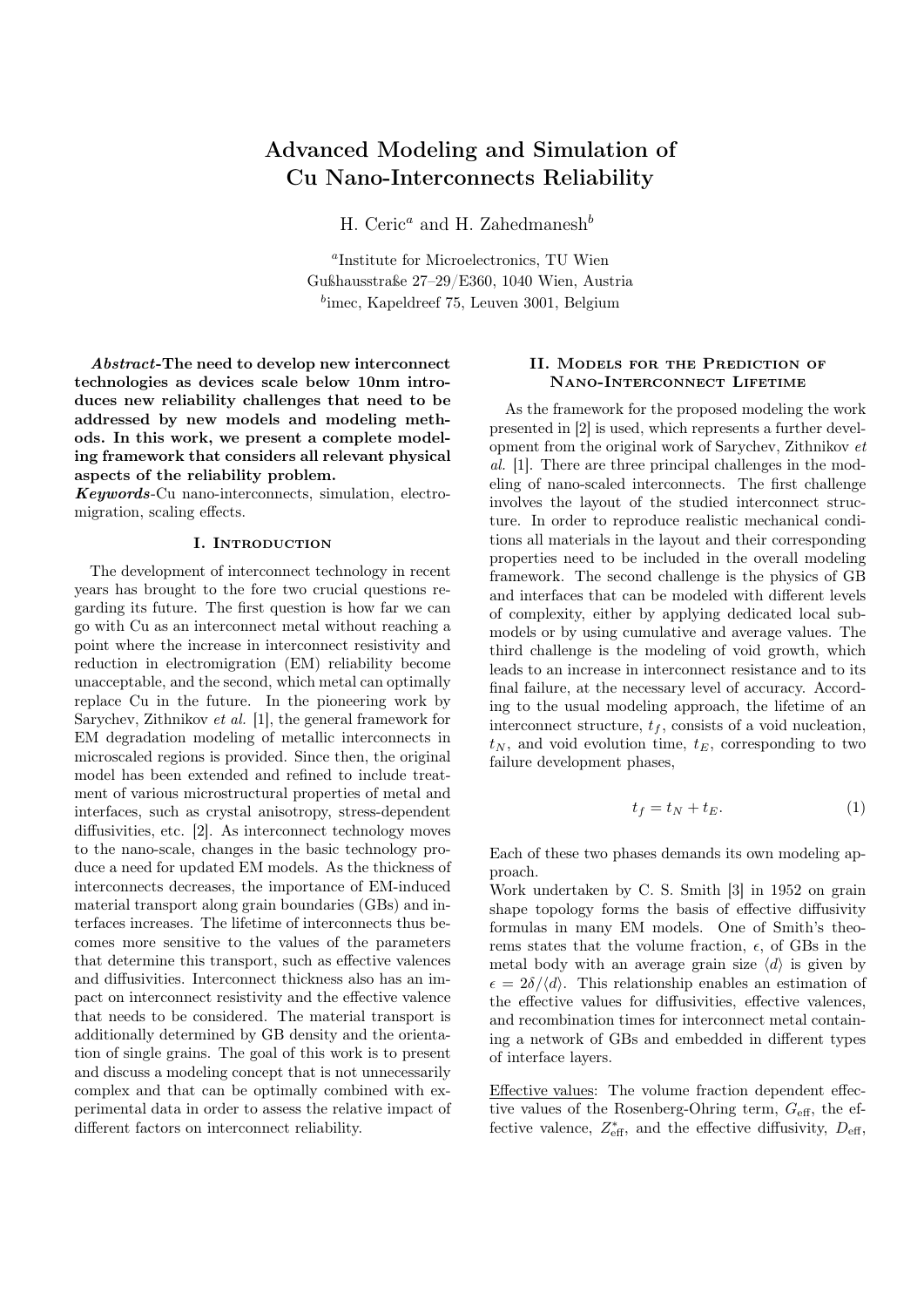are given by the following terms, respectively:

$$
G_{\text{eff}}(C_v) = -(C_{\text{eq}} - C_v) \left( \frac{1 - \epsilon}{\tau_{\text{bulk}}} + \frac{\epsilon}{\tau_{\text{gb}}} \right),\tag{2}
$$

$$
Z_{\text{eff}}^* = Z_{\text{bulk}}^*(1 - \epsilon) + Z_{\text{gb}}^*,\tag{3}
$$

$$
D_{\text{eff}} = D_{\text{bulk}} + D_{\text{lin}} \left(\frac{2}{w} + \frac{1}{h}\right) \delta_{\text{I-lin}} + D_{\text{cap}} \frac{\delta_{\text{I-cap}}}{h} + \epsilon D_{\text{gb}},\tag{4}
$$

where  $h$  is the interconnect thickness and  $w$  is the interconnect width.

Effective valence and resistivity: The effective valence,  $\overline{Z^*}$ , and resistivity,  $\rho(T)$ , are related on a fundamental level since both of these values characterize different aspects of electron scattering in a current carrying metal.

$$
Z_{\text{bulk}}^*(T) = Z_d + Z_w(T) = Z_d + \frac{K(T)}{\rho(T)}
$$
(5)

Different advanced models can be used in the modeling of interconnect resistivity,  $\rho$ . In regards to the effective valence in GBs, the work by Sorbello [4] in which the author makes an estimate  $Z_{gb}^* \approx 0.8 Z_{\text{bulk}}^*$ , is referenced. Void nucleation (estimation of  $t_N$ ): The central governing equations of EM models are the vacancy flux (6) and

vacancy balance equation (7):

$$
\vec{J}_v = D_{\text{eff}} \Big( \frac{C_v}{kT} |Z_{\text{eff}}^* e| \rho \vec{j} + \frac{C_v}{kT} f \Omega \nabla p - \nabla C_v \Big), \qquad (6)
$$

$$
\frac{\partial C_v}{\partial t} = -\vec{J}_v + G_{\text{eff}}(C_v). \tag{7}
$$

All symbols and notations used in (6) and (7), and in the following equations, are the same as in reference [2]. The dynamics of vacancy flux,  $\vec{J}_v$ , plays a crucial role in the development of EM failure. When  $\vec{J}_v = 0$ , the stress equilibrium state is achieved, the interconnect is virtually "immortal" (arbitrarily long-lived). This situation corresponds to Blech's effect in 1D and it is its actual generalization.

Conditions for void nucleation: The conditions for void nucleation are established as being due to either the geometrical or the microstructural features of the interconnect metal and layout. One particular geometrical feature can hinder vacancy flux and thus cause a local increase in the concentration of vacancies, which in turn leads to a local increase in tensile mechanical stress. After a certain stress-threshold is attained, an initial void is nucleated [5]. A microstructural feature, such as GB, can also lead to a local disturbance of material transport and subsequent rise in tensile stress at the so-called triple points (the intersection of the GB with the interface). In order to accurately capture the mechanism of void nucleation at the triple-point, more detailed modeling than that provided by expressions  $(2)$ ,  $(3)$ , and  $(4)$ is necessary. The corresponding model is fully described

in [2]:

$$
J_{v,1} = \omega_T (C_v^{\text{eq}} - C_v^{\text{im}}) C_{v,1} - \omega_R C_v^{\text{im}}
$$
 (8)

$$
-J_{v,2} = \omega_T (C_v^{\text{eq}} - C_v^{\text{im}}) C_{v,2} - \omega_R C_v^{\text{im}}
$$
(9)

The model describes the trapping and release of vacancies inside a GB with the rates  $\omega_T$  and  $\omega_B$ , respectively. The trapped vacancies, from both sides of the GB become immobile vacancies with the corresponding concentration  $C_v^{\text{im}}$ . The parameters  $\omega_T$  and  $\omega_R$  can ultimately be determined only by means of molecular dynamics. For the purpose of this study, they are set in such a way that the condition for void nucleation at the triple point is fulfilled. The relationship between the GB model (defined by  $(8)$  and  $(9)$ ) and the Rosenberg-Ohring term  $(2)$ is discussed in [2].

Estimation of initial void size: After an initial void is formed, the previously built stress relaxes. The volume of the initial void is determined as:

$$
V_0 = -\frac{1}{B} \int_V p(x, y, z) dx dy dz \tag{10}
$$

In order to simplify the model's implementation, it is assumed that a cylindrical void is formed around the triple point and spans the entire interconnect width, w. This assumption allows for the calculation of the initial void radius,  $r_0$ :

$$
r_0 = \sqrt{\frac{2V_0}{\pi w}}.\tag{11}
$$

Void evolution (estimation of  $t_E$ ): The normal velocity,  $\overline{v_n}$ , of the void surface is calculated according to

$$
v_n = \Omega(\vec{J}_v \cdot \vec{n} - \nabla \cdot \vec{J}_s),\tag{12}
$$

$$
\mu = \mu_0 + \Omega(W_s - \gamma \kappa),\tag{13}
$$

$$
\vec{J}_s = -\frac{D_s \delta_s}{k T \Omega} (|Z_s^* e | \rho \vec{j} \cdot \vec{t} + \nabla_s \mu). \tag{14}
$$

By further assuming that the void not only begins as a half-cylinder but that it also remains in this shape throughout its growth, the calculations (12), (13), and (14), can be significantly simplified and the relationship  $v_n = v_n(r)$  established, with r being the actual void (cylinder) radius. Now the void evolution time,  $t_E$ , is obtained by integration:

$$
t_E = \int_{r_0}^{r_c} \frac{dr}{v_n(r)}.\tag{15}
$$

Here, the critical void radius,  $r_c$ , is the solution of the equation  $R_{\text{failure}} = R(r_c)$ .

The mechanical problem: Both the void nucleation, as well as the void evolution model, are solved simultaneously with the equations of mechanical model [2]:

$$
\frac{\partial \varepsilon_{ij}^v}{\partial t} = \frac{1}{3} \Omega \left[ \left( (1 - f) \nabla \cdot \vec{J}_v + f G_{\text{eff}}(C_v) \right] \delta_{ij} \right]. \tag{16}
$$

$$
\nabla \cdot \sigma = \mathbf{0}, \quad \sigma = \mathbf{E}(\varepsilon - \varepsilon^v) + \sigma_0. \quad (17)
$$